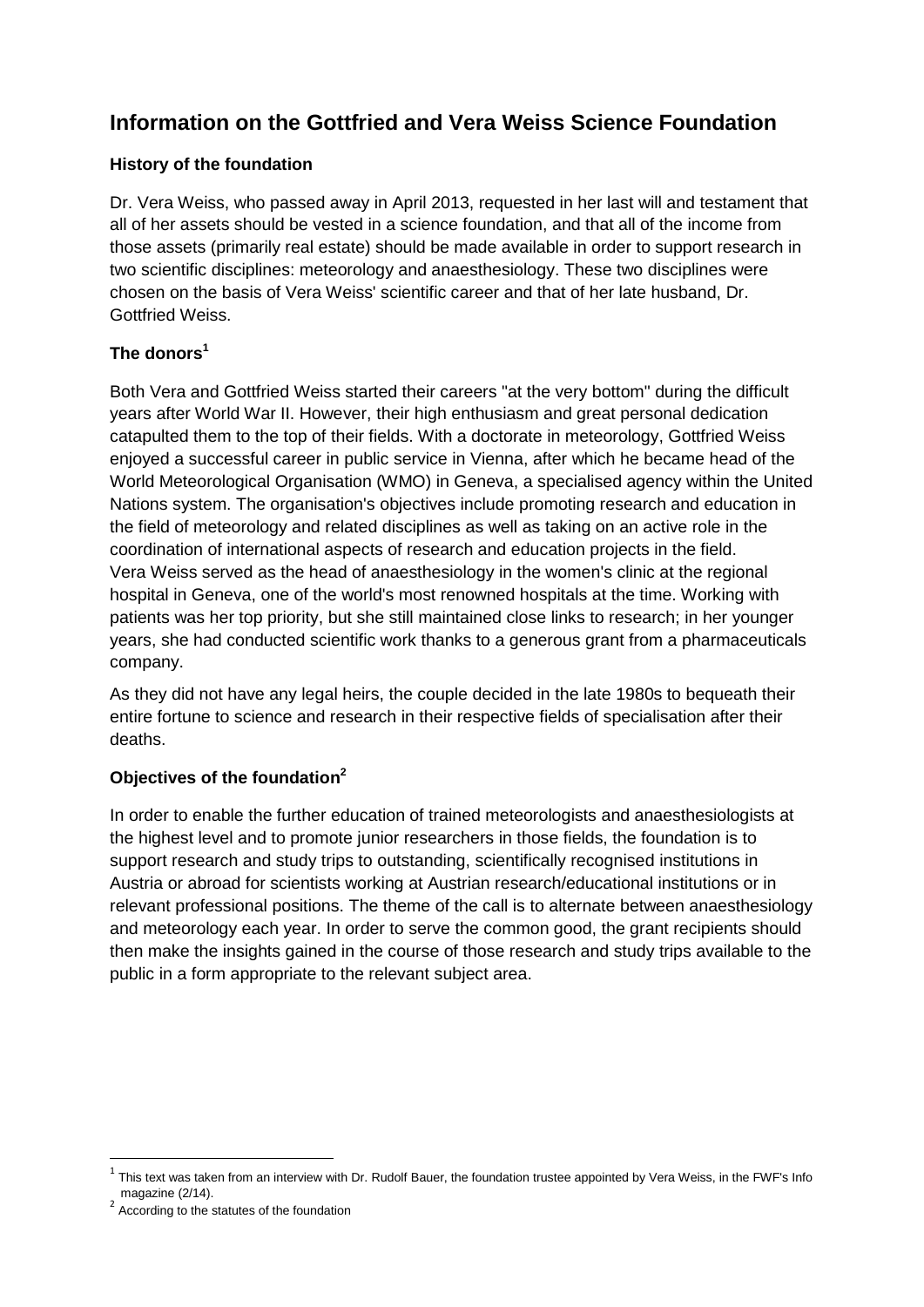#### **Relationship between the foundation and the FWF**

- The FWF possesses the expertise necessary to handle both scientific disciplines (meteorology and anaesthesiology) under one roof, thus ensuring a uniform procedure for grant awards.
- In addition, the FWF also has many years of experience with both of the funding instruments mentioned in Dr. Weiss' last will ("study trips to high-quality institutions" and "prize[s] for outstanding scientific achievements") and already has similar programmes in its funding portfolio.
- The use of public calls for grant applications ensures that the calls reach all relevant research institutions in Austria and that only the most qualified applicants are awarded the funds; the selection procedure used for this purpose is widely recognised, free of interventions, transparent and dedicated exclusively to scientific quality.
- The FWF's international position ensures that the study trips involve only the highestquality research institutions.
- The FWF provides its support for these prizes free of charge, meaning that all of the income from the foundation's assets is used for the benefit of scientific research.

#### **Cooperation between the FWF and the foundation**

- The cooperation arrangement between these two organisations is based on a longterm trustee agreement under which the FWF acts on behalf of the Weiss Foundation.
- The FWF's responsibilities are as follows:
	- o Annual calls for the prize (alternating between meteorology and anaesthesiology); candidates can apply for stand-alone projects or Erwin Schrödinger fellowships according to the generally applicable guidelines.
	- o Evaluation of projects submitted by applicants on the basis of international peer reviews
	- $\circ$  Preparation of recommendations for one or more awards (issued by the FWF Board)
	- o Accompanying services (reviewing use of funds, reports)
	- o Announcement of prizes and public presentation of prize winners
- The foundation's responsibilities are as follows:
	- o Management of the foundation's assets, which mainly consists of real estate (apartment buildings in prime locations in Vienna) as well as optimising the earnings from those assets
	- o Binding notification of the FWF as to the volume of funding available each year
	- $\circ$  Response to the FWF Board's funding recommendations within a period of 4 weeks